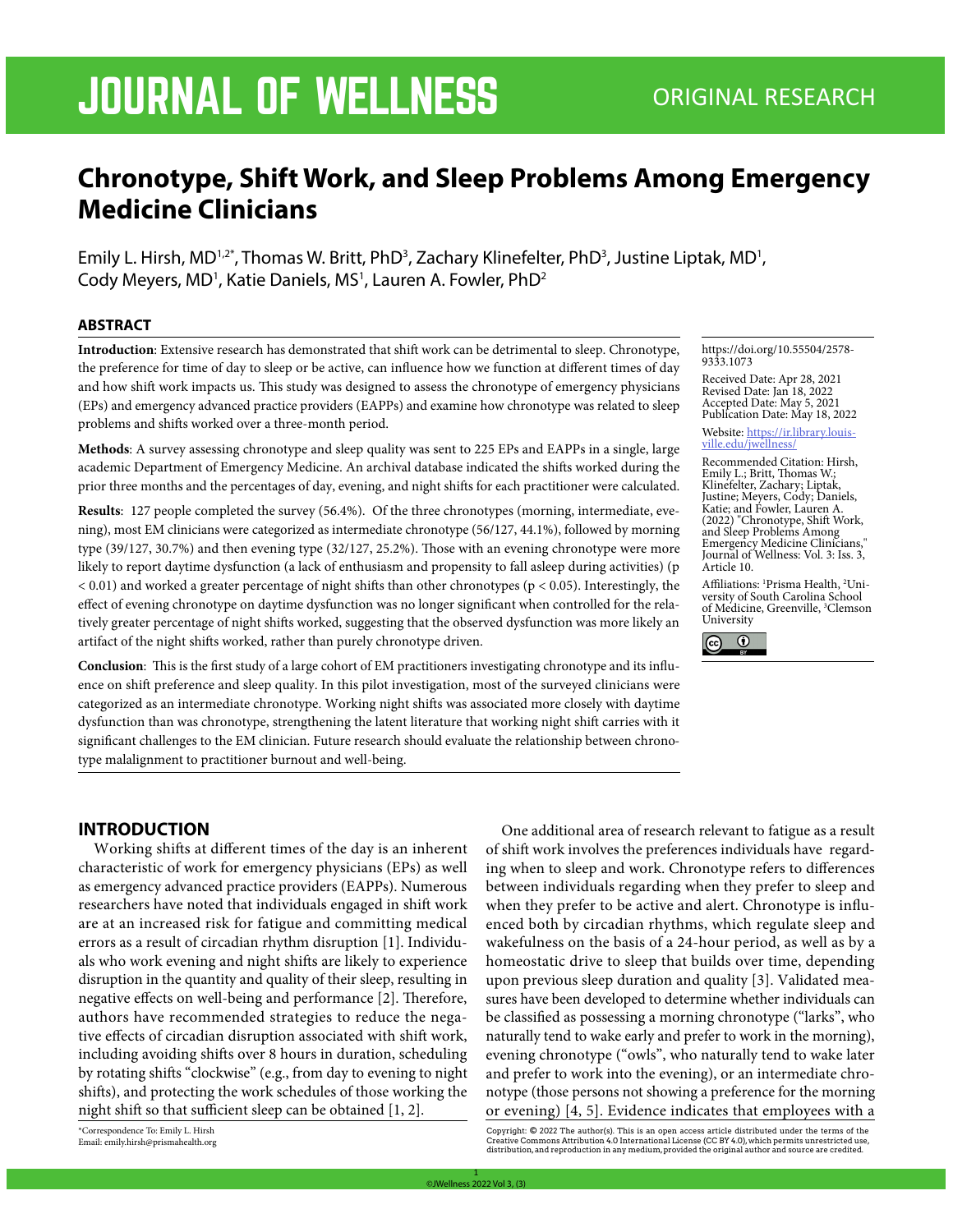morning chronotype report greater sleepiness in the evening and adapt less well to working a night shift [6]. One systematic review also demonstrated that possessing an evening chronotype is associated with greater fatigue, sleepiness, and anxiety among nurses [7]. However, to date only one small study has examined chronotype in EPs [8].

The present study examined the prevalence of different chronotypes for a larger cohort of both EPs (attending physicians and residents) and EAPPs, the relationship between chronotype and sleep problems, and whether percentages of shifts worked (morning, evening, night) were consistent with EM clinician chronotype. We hypothesized that evening chronotypes would report greater sleep problems than the other chronotypes, based on previous studies [9]. In emergency departments where EM clinicians have some say in which shifts they work, morning chronotypes were expected to work a higher percentage of day shifts and evening chronotypes were hypothesized to work a commensurate portion of evening shifts.

## **METHODS**

#### **Study Design, Setting, and Participants**

This study was conducted in an academic Department of Emergency Medicine (DEM). All 225 members of the DEM (167 EPs, including both attending physicians and residents, and 58 EAPPs, including both physician assistants and nurse practitioners) were recruited for the online survey via a link sent to them by email along with a brief message explaining the purpose of the study. Participants were told their responses would remain confidential and not be shared with department leadership. The survey took approximately 15 to 20 minutes to complete. Participants were not compensated for their participation but were provided with a feedback packet indicating their chronotype, along with lifestyle and sleep recommendations based on their chronotype. This study was approved by the local Institutional Review Board (Pro00089131).

Data analysis was performed by members of the research study team at University of South Carolina School of Medicine Greenville and Clemson University. To maintain confidentiality, no clinicians or members of the DEM had access to study participant lists or to raw data.

#### **Measures**

Measures used in the current survey included questions from the Morningness-Eveningness Questionnaire (MEQ) [4], Pittsburg Sleep Quality Index (PSQI) [10], and demographic information. Finally, an item included a request for consent to collect participants' previous three months' worth of shift data (i.e., type and number of shifts) from the hospital system's shift scheduling database.

#### **MEQ**

The five items of the reduced MEQ were created by Adan and Almirall [4] and come from the original and lengthier MEQ created by Horne and Ostberg [5]. This questionnaire asks when participants would tend to go to sleep and wake up if they were entirely free to plan their day. One example item is, "At what time in the evening do you feel tired and as a result in need of sleep?". The responses to each item are given a score, which are then summed to provide a chronotype score. Scores are categorized into one of five groups ranging from "Definitely Evening Type" to "Definitely Morning Type." The Cronbach's Alpha for this scale in the present study was 0.77.

#### **PSQI**

Four of the seven subscales of sleep quality (Sleep Disturbances, Use of Sleep Medication, Daytime Dysfunction, and Sleep Quality) relevant to emergency personnel were taken from the PSQI [10]. Of note, the other three subscales (sleep latency, sleep duration, and habitual sleep efficiency) were not studied, as they require answers that vary greatly for EM clinicians who go to bed at different times throughout the month and would produce substantial within-physician variability. For Sleep Disturbances, participants were asked to rate how often they have experienced each of a list of 10 potential reasons for trouble sleeping (e.g., cough or snore too loudly, feel too hot). Participants responded on a 4-point scale ranging from Not during the past month to Three or more times a week. Use of Sleep Medication was assessed by the item: "How often have you taken medicine (either prescribed or "over the counter") to help you sleep?", assessed on the same 4-point scale. Daytime Dysfunction was assessed with two items addressing trouble staying awake during activities and having enthusiasm to get things done, also assessed on the same 4-point scale. Sleep Quality was assessed with the single item, "During the past month, how would you rate your sleep quality overall?", responded to on a 4-point scale ranging from Very good to Very bad.

#### **Shift-Type Percentage**

Number and time of day of each shift worked by EM clinicians were collected from an archived database (ShiftAdmin scheduling software) for the participants covering the threemonth period prior to completing the survey. The shift information was used to calculate the percentage of types of shifts worked by each participant. Shifts were categorized into three times: day (shift ends between 3pm and 7pm), evening (shift ends between 10pm-2am), and night (shift ending between 3am and 8am).

Shifts ranged from 8-11 hours in length. Clinicians in this DEM do not all work equal numbers of each shift per month. The DEM does have a group of full-time night-shift clinicians. The remaining clinicians work fewer night shifts and more day and evening shifts. Prior to schedule generation, clinicians can make certain schedule requests, specifying partial or entire days they cannot work for personal or professional reasons. There is a limit to the amount of requests each clinician can make. Of note, clinicians are not able to request to work certain shifts. The schedule is generated using ShiftAdmin software and with substantial oversight by a full-time DEM non-clinician scheduler. Once the schedule is published, clinicians are permitted to trade shifts with others. As a result, the final shifts worked during the study period were a mix of published and traded shifts. Finally, as this is an academic DEM, some of the EPs have compensated time to perform educational, research, and administrative duties. These EPs work fewer clinical shifts overall.



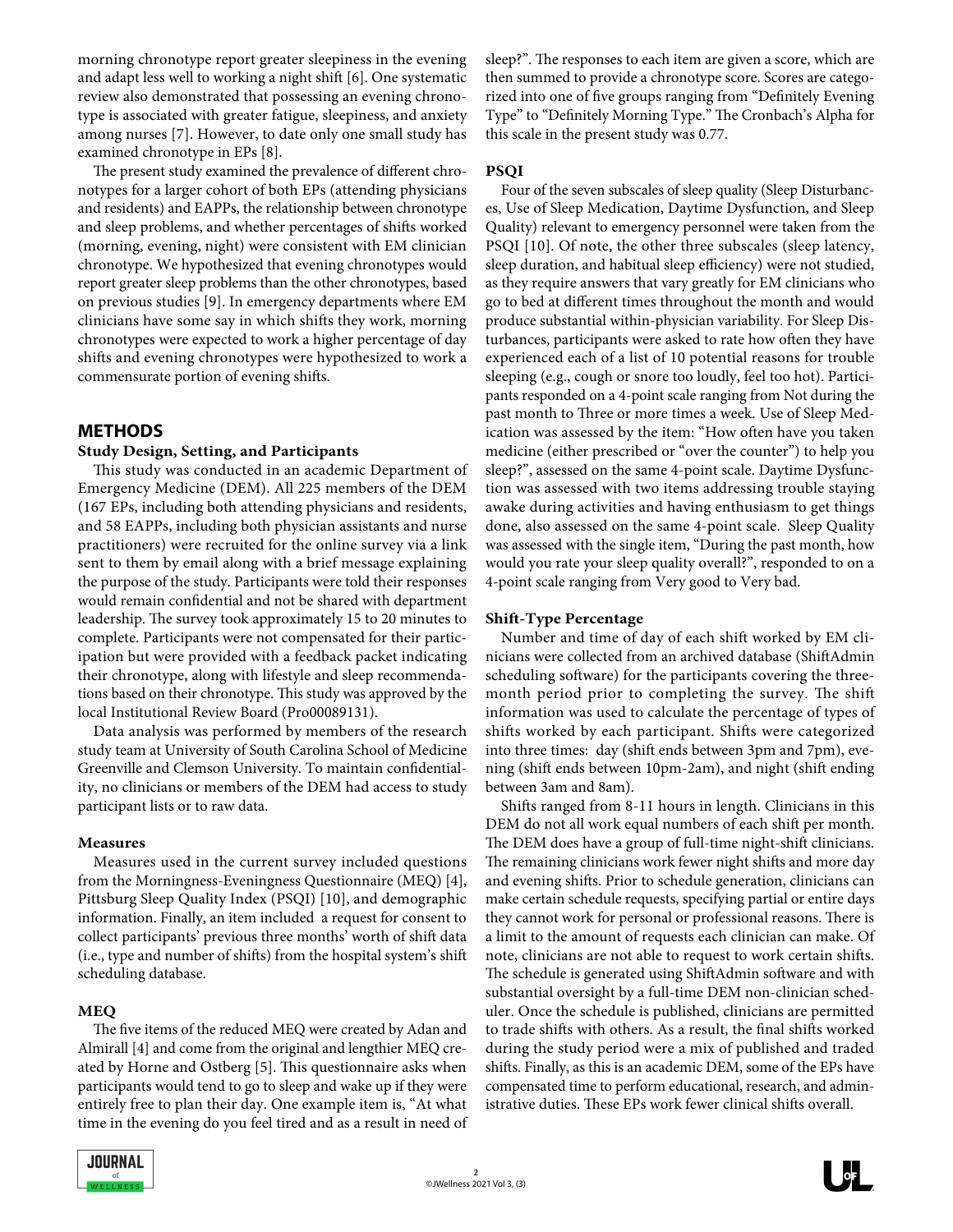# **RESULTS**

#### **Demographic Data**

Survey links were sent to all 225 EPs, emergency medicine residents, and EAPPs within the DEM, and 127 people completed the survey (56.4% response rate). This included 74 attending EPs (58.3%), 20 emergency medicine residents (15.7%), and 33 EAPPs (26.0%). The gender distribution of the cohort was 54.8% Male and 42.6% Female, with 2.6% preferring not to answer. The ethnic distribution of the cohort was 87.8% White, 0.9% African American, 1.7% Asian, 0.9% Indian, and 3.5% Latino, with 5.2% preferring not to answer. The average age of participants was 38.4 years old  $(SD = 10.1)$ . Most of the participants were married (74.8%) and had at least one child in the home (56.0%). The demographics of the cohort were similar to the demographics of the overall DEM (**see Table 1**).

Based upon shift data provided by ShiftAdmin, the average breakdown of shifts across participants during the three-month study period was 14.06 Day Shifts, 14.13 Evening Shifts, and 6.82 Night Shifts. The shift lengths were 8.85 hours on average, with a SD of 0.892 hours. Nine respondents worked greater than 93% of their shifts as night shifts, while 39 respondents worked no night shifts whatsoever during this study period.

#### **Chronotype Percentages and Demographic Differences**

The continuous score on the Chronotype measure was recoded into categories of Morning, Intermediate, and Evening Chronotypes based on the guidelines of Adan and Almirall [4]. Across the emergency medicine personnel, 39/127 (30.7%) were classified as morning, 56/127 (44.1%) were classified as intermediate, and 32/127 (25.2%) were classified as evening (**see Figure 1**). The percentages of different Chronotypes did not vary as a function of Gender,  $\chi$ 2 (2) = 2.95, p = 0.23, nor Job Title,  $\chi$ 2 (4)  $= 2.95$ ,  $p = 0.64$ . The Chronotypes also did not differ by age, F(2,  $103$ ) = .874, p = 0.42.

| Table 1: Demographics for the Current Cohort and the Over- |
|------------------------------------------------------------|
| all Department of Emergency Medicine (DEM)                 |

|                      | Cohort      | DEM         |
|----------------------|-------------|-------------|
| <b>Total N</b>       | 127         | 225         |
| Physician            | 74 (58.3%)  | 137 (60.1%) |
| EAPP                 | 33 (26.0%)  | 58 (25.8%)  |
| Resident             | 20 (15.7%)  | 30 (13.3%)  |
| Gender               |             |             |
| Male                 | 70 (54.8%)  | 138 (61.3%) |
| Female               | 54 (42.6%)  | 87 (38.7)   |
| No answer            | 3(2.6%)     | <b>NA</b>   |
| Avg Age (SD)         | 38.4 (10.1) | 39.5 (10.6) |
| Ethnicity *          | 115         |             |
| White                | 101 (87.8%) | 195 (86.7%) |
| African American     | 1(0.9%      | 3(1.3%)     |
| Asian                | 2 (1.7%)    | 7 (3.1%)    |
| Indian               | $1(0.9\%)$  | <b>NA</b>   |
| Latino               | 4 (3.5%)    | $1(0.4\%)$  |
| Multiple responses   | <b>NA</b>   | 18 (8.0%)   |
| Prefer not to answer | 6(5.2%)     | $1(0.4\%)$  |
| % Married *          | 86 (74.8%)  | <b>NA</b>   |
| % w/ Children *      | 64 (55.7%)  | NA.         |

*Note*. This table includes demographic information for both the study cohort and the full Department of Emergency Medicine from which the cohort was obtained.

\*12 participants in the cohort did not answer questions about their ethnicity, nor whether they were married or had children. N=115 for these demographics.

#### **Chronotype Differences in the Sleep Problem Variables**

One-way Analyses of Variance (ANOVA) were conducted to assess differences on the sleep problem variables as a function of Chronotype. The effect of Chronotype was significant for Daytime Dysfunction,  $F(2, 112) = 6.61$ ,  $p < 0.01$ , but not for the other three sleep problem variables ( $p's > 0.50$ ). Follow-up Least Significant Difference (LSD) comparisons revealed that emergency medicine personnel with an evening chronotype reported greater Daytime Dysfunction ( $M = 2.36$ ) than those with a morning  $(M = 1.19)$  or intermediate  $(M = 1.52)$  chronotype ( $p's < 0.05$ ).



*Note.* Figure 1 shows the distribution of chronotype scores among the study cohort. Possible scores ranged from 4 to 25. Scores ranging from 4 to 11 represent an evening chronotype, 12 to 17 represent an intermediate chronotype, and 18 to 25 represent a morning chronotype. This cohort had 0 participants with scores of 24 or 25.

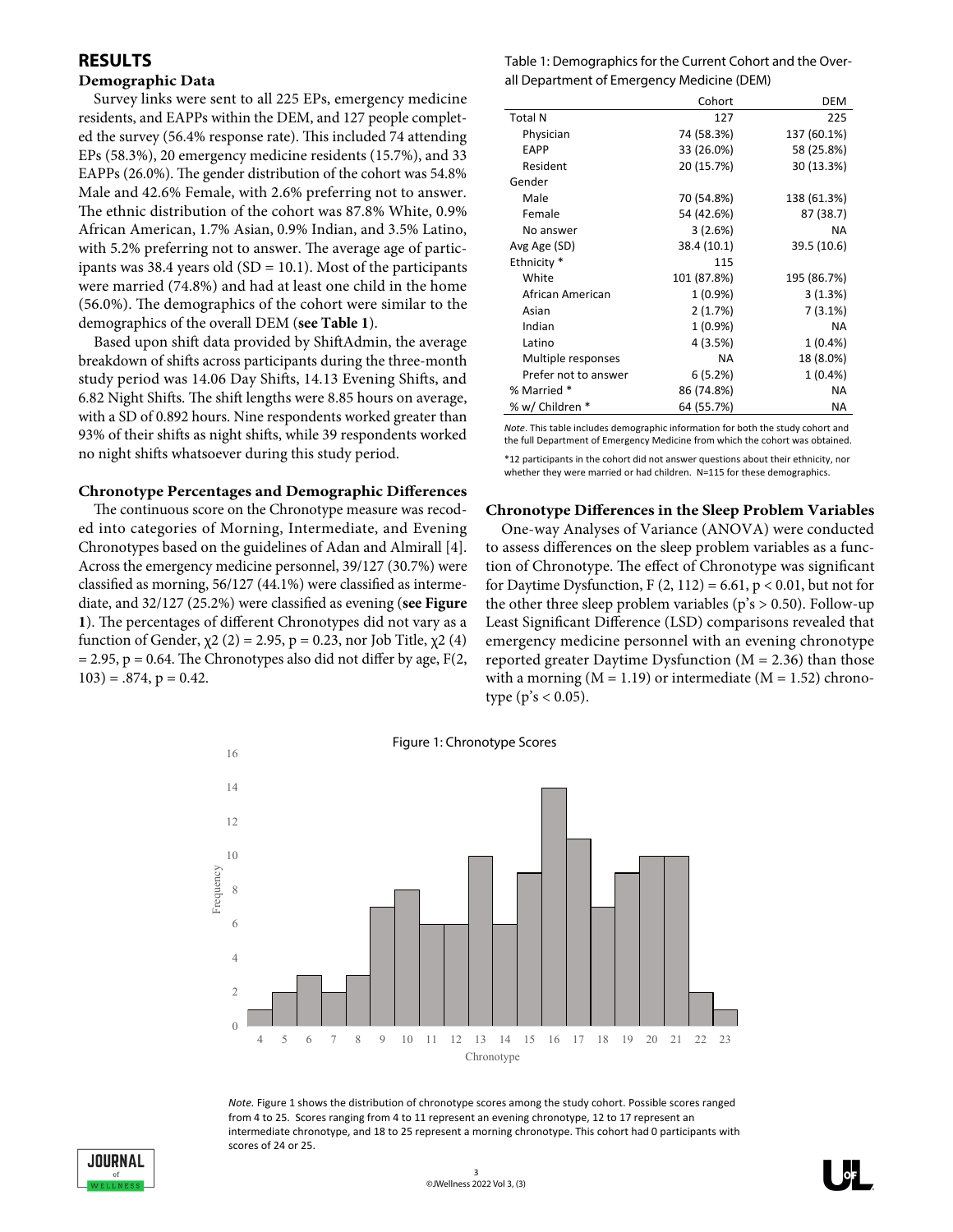#### **Chronotype Differences in Shift Percentages**

To investigate the effects of Chronotype on the percentages of morning, evening, and night shifts worked by emergency medicine personnel, three between-subjects ANOVAs were conducted with Chronotype as the independent variable and the shift percentage as the dependent variable. Participants were only included in these analyses if they worked 20 or more shifts in the past three months ( $N = 97$ ). The results revealed a significant effect of Chronotype on percentage of day shifts, F(2,  $83$ ) = 4.37, p = 0.02,  $\eta$ 2 = 0.10, and night shifts worked, F(2, 84)  $= 4.92$ ,  $p = 0.01$ ,  $p = 0.11$ , but not evening shifts worked, F(2,  $83$ ) = 1.65, p = 0.20. The means and standard deviations for the three shift percentages are provided in **Table 2**.

asleep during daytime activities, lack of enthusiasm for activities). Participants with an evening chronotype had the most issues with daytime dysfunction. This finding is consistent with prior research suggesting that an evening chronotype is associated with greater fatigue and sleepiness [7]. Chronotype has been shown to impact a wide variety of variables, including executive function [11], vigilance [12], and physical ability [13], all of which could affect physician performance and patient outcomes in the ED. Chronotype's effects on performance have been studied in a wide variety of occupations, including military, transportation, and nursing, but the research on physicians, specifically EPs, is lacking. To our knowledge, only one small study has examined chronotype in EPs. Castro et al [8] exam-

Table 2: Percentage of day, evening, and night shifts worked in the prior three months as a function of Chronotype

|              | Day Shift %      |       | <b>Evening Shift %</b> |       | <b>Night Shift %</b> |       |
|--------------|------------------|-------|------------------------|-------|----------------------|-------|
| Chronotype   | Mean             | SD    | Mean                   | SD    | Mean                 | SD    |
| Morning      | 38.28 $ab$       | 21.08 | 46.98 $C$              | 25.39 | 11 12 <sup>d</sup>   | 17.94 |
| Intermediate | 47.70 $a$        | 21.16 | 38.39 $c$              | 19.74 | 13.65 $d$            | 22.48 |
| Evening      | 31.43 $^{\rm b}$ | 22.00 | 36.55 $\degree$        | 22 72 | 31.86 $e$            | 36.17 |

*Note.* Means within a column that do not share the same superscript are significantly different at *p* < 0.05.

As seen in Table 2, evening chronotypes worked a lesser percentage of day shifts than intermediate chronotypes. They also worked a greater percentage of night shifts than other types. Contrary to our hypotheses, however, overall they tended to work roughly the same percentages of all three types of shifts. Also contrary to our hypotheses, morning chronotypes did not work a greater percentage of day shifts compared to other types but worked most of their shifts as evening shifts. And most day shifts were worked by clinicians of intermediate chronotype. For the night shift percentage, evening chronotypes worked a greater percentage of night shifts than morning or intermediate chronotypes.

 Given that evening chronotype personnel worked a greater percentage of night shifts and reported a higher level of daytime dysfunction than morning or intermediate chronotypes, an Analysis of Covariance (ANCOVA) was conducted to examine whether the effect of Chronotype on daytime dysfunction would remain significant when controlling for percentage of night shifts worked. The results revealed that the effect of Chronotype on daytime dysfunction was no longer significant when controlling for the night shift percentage,  $F(2, 74) = 2.23$ ,  $p =$ 0.12.

#### **DISCUSSION**

This study assessed the chronotypes of EPs and EAPPs and examined how chronotype was related to sleep problems and shifts worked over a three-month period. Our analysis found that most of the EM personnel were of intermediate chronotype followed by morning type, and finally evening type. This is similar to findings in a study by Castro [8]. We also found a significant effect of chronotype on daytime dysfunction (falling ined 26 EPs on different shifts, assessing chronotype, sleepiness, and performance on a gambling task. The authors found that performance on the gambling task was better when EPs reported low sleepiness. The greatest percentage of respondents were classified as the intermediate chronotype, followed by the morning chronotype. The authors did not find relationships between chronotype and performance on the gambling task. However, the small cohort size in this study resulted in low power to detect relationships that may have been present.

Contrary to our expectations, EPs did not work a greater percentage of shifts consistent with their chronotype. However, evening types worked a greater percentage of night shifts than the other two chronotypes. The effect of chronotype on daytime dysfunction was no longer significant when we controlled for percentage of night shifts worked. This finding suggests the greater daytime dysfunction reported by those with an evening chronotype is a function of these individuals working a greater percentage of night shifts, rather than being purely chronotype driven. Night shifts are out of alignment with all chronotypes and would be expected to be related to daytime dysfunction from sleep problems. While some strategies, such as altering duration of shifts or the use of Casino Shifts [14] have been explored to mitigate the effects of night shifts, no strategy has been shown to be effective at alleviating the problems associated with night shift (fatigue, sleepiness, and daytime dysfunction). Because evening types worked a greater percentage of night shifts than the other types, one question that arose in this work is whether working night shifts causes clinicians to develop evening chronotype. Although there is no definitive way to answer this question from this particular study, several studies demonstrate that chronotype is approximately 50% determined genetically, with 50% determined by factors such as age, gender,

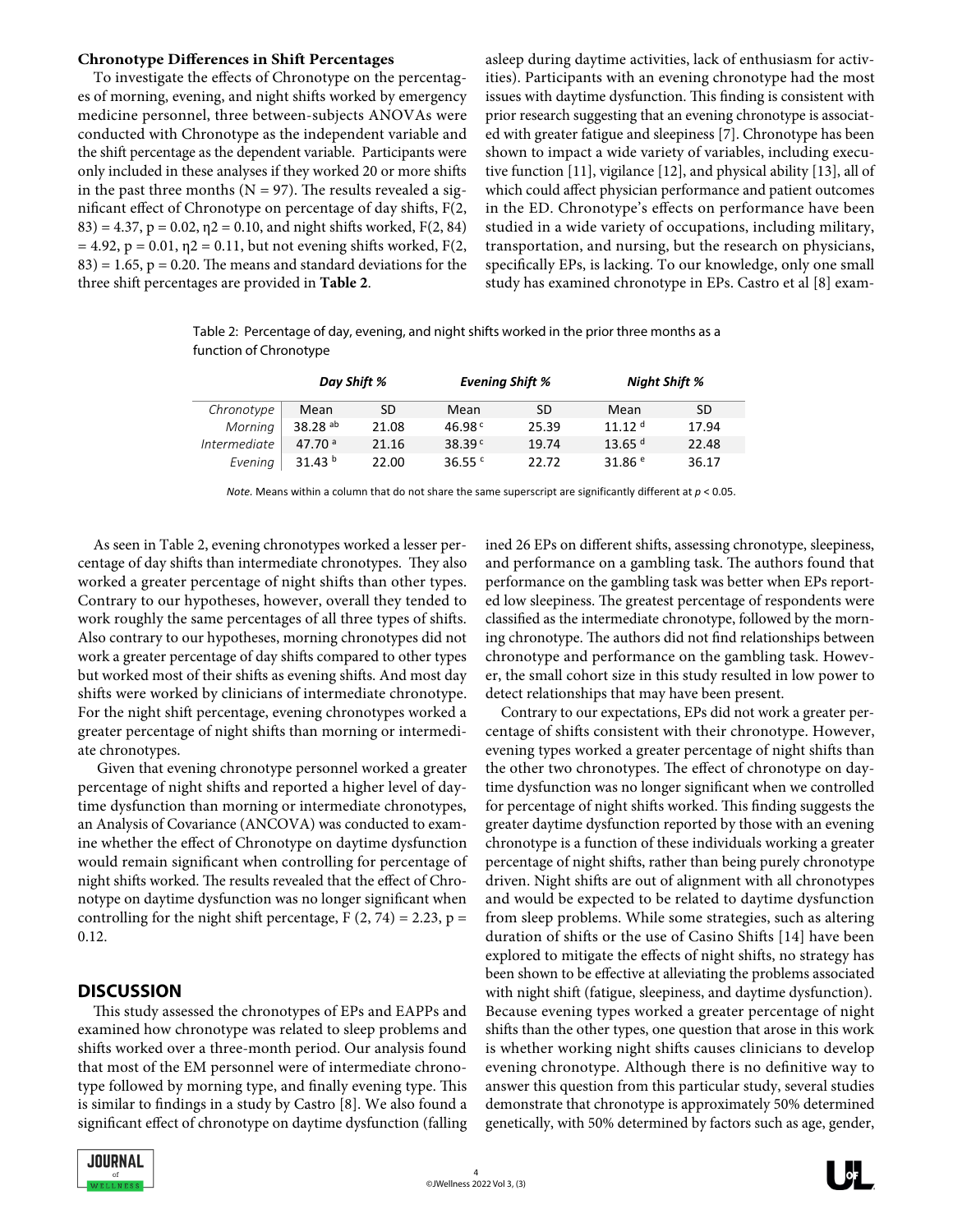and social cues [15]. From these prior studies, it seems unlikely that working nights would be the only variable to alter individuals' overall chronotype, but it could change some aspects of how they adapt.

There were nine participants in our sample who would be considered full-time night shift clinicians, working night shifts 90% or more of the time during the prior three months. Given the design of this study and small size of this sample, it is not possible to compare their responses to the chronotype and sleep variables separately from the other participants.

Notably, one-third of our study population (33.6%) worked no night shifts whatsoever during the study period. Similarly to the group of exclusively night shift workers, the study design lacked capability to determine whether these study participants had different chronotypes compared with other participants.

However, it is worth examining in future research whether emergency medicine personnel who only work night shifts have different chronotypes than other physicians—and whether those who have significant compensated time, or who work few to no night shifts, have different chronotypes from other clinicians.

# **LIMITATIONS**

There are several limitations to our study. First, this study cohort and DEM is less diverse than others might be. Second, in this academic setting, some clinicians work full-time clinically, while others have compensated academic and administrative time. As a result, some clinicians' data were excluded due to working fewer than the minimum 20 shifts in the three-month study window. It is unclear how these factors might affect the generalizability of the study results.

As noted above, the study cohort included several persons who worked exclusively night shifts, and other practitioners who worked very few night shifts. Again, these factors may affect the generalizability of study results. Given the confidentiality parameters of the study and the study design itself, we are unable to further comment on why so many respondents worked very few to no night shifts during the study period. It is possible that the presence of full-time night shift clinicians meant that other clinicians simply were not scheduled to work night shifts during the study window. It is also possible that some of the respondents work very few night shifts in general. Either way, variability related to these factors likely contributed to smaller numbers of persons with morning and intermediate chronotypes who worked night shifts. Finally, this study was not designed to determine how full-time night shift clinicians, and those who work very few or no night shifts, might differ in chronotype from those in the general pool of emergency clinicians.

As to future research directions, we recommend replicating this study in the community setting, where physicians tend to work a more even distribution of shifts; this would reduce variability seen in this study and allow more power to determine the degree of daytime dysfunction in each chronotype in relation to working night shifts. Second, while this study found that working night shifts is correlated to daytime dysfunction, and it is true that the components of daytime dysfunction (fatigue and lack of enthusiasm) are related to items in standard burnout measures [16], this study was not designed to determine how much chronotype, night shifts, and fatigue contribute to burnout. Therefore, another area for study would be the relationship of chronotype malalignment with physician burnout. Third, we would like to study the possible benefits of scheduling by chronotype to improve daytime dysfunction, well-being, and burnout.

# **CONCLUSION**

In this pilot study of EPs and EAPPs, most of the surveyed clinicians were categorized as intermediate chronotype. Working night shifts was associated more closely with daytime dysfunction than was chronotype. Further investigation is needed to determine the generalizability of the results from this study and how these findings relate to clinician burnout.

## **REFERENCES**

- 1. Landel MM, Dasgupta S. Sleep hygiene practices and its effects on job satisfaction in emergency medicine physicians and physicians-in-training. Am J Emerg Med. 2018 Nov;36(11):2118–9. https://doi.org/10.1016/j. ajem.2018.03.045 PMID:29602668
- 2. Machi MS, Staum M, Callaway CW, Moore C, Jeong K, Suyama J, et al. The relationship between shift work, sleep, and cognition in career emergency physicians. Acad Emerg Med. 2012 Jan;19(1):85–91. https://doi.org/10.1111/j.1553- 2712.2011.01254.x PMID:22221346
- 3. Taillard J, Philip P, Coste O, Sagaspe P, Bioulac B. The circadian and homeostatic modulation of sleep pressure during wakefulness differs between morning and evening chronotypes. J Sleep Res. 2003 Dec;12(4):275–82. https:// doi.org/10.1046/j.0962-1105.2003.00369.x PMID:14633238
- 4. Adan A, Almirall H. Horne & Östberg morningness–eveningness questionnaire: A reduced scale. Pers Individ Dif. 1991;12(3):241–53. https://doi. org/10.1016/0191-8869(91)90110-W.
- 5. Horne JA, Östberg O. A self-assessment questionnaire to determine morningness-eveningness in human circadian rhythms. Int J Chronobiol. 1976;4(2):97–110. [cited 2019 Dec 18] Available from: https://www.ncbi.nlm.nih.gov/ pubmed/1027738 PMID:1027738
- 6. Saksvik IB, Bjorvatn B, Hetland H, Sandal GM, Pallesen S. Individual differences in tolerance to shift work—a systematic review. Sleep Med Rev. 2011 Aug;15(4):221–35. https:// doi.org/10.1016/j.smrv.2010.07.002 PMID:20851006
- 7. López-Soto PJ, Fabbian F, Cappadona R, Zucchi B, Manfredini F, García-Arcos A, et al. Chronotype, nursing activity, and gender: A systematic review. J Adv Nurs. 2019 Apr;75(4):734–48. https://doi.org/10.1111/jan.13876 PMID:30307057
- 8. Castro EA, de Almondes KM. Sleep pattern and decision-making in physicians from mobile emergency care service with 12-h work schedules. Int J Neurosci. 2018 Jun;128(6):530–9. https://doi.org/10.1080/00207454.2017 .1400970 PMID:29098917
- 9. Mongrain V, Carrier J, Dumont M. Chronotype and sex effects on sleep architecture and quantitative sleep EEG in